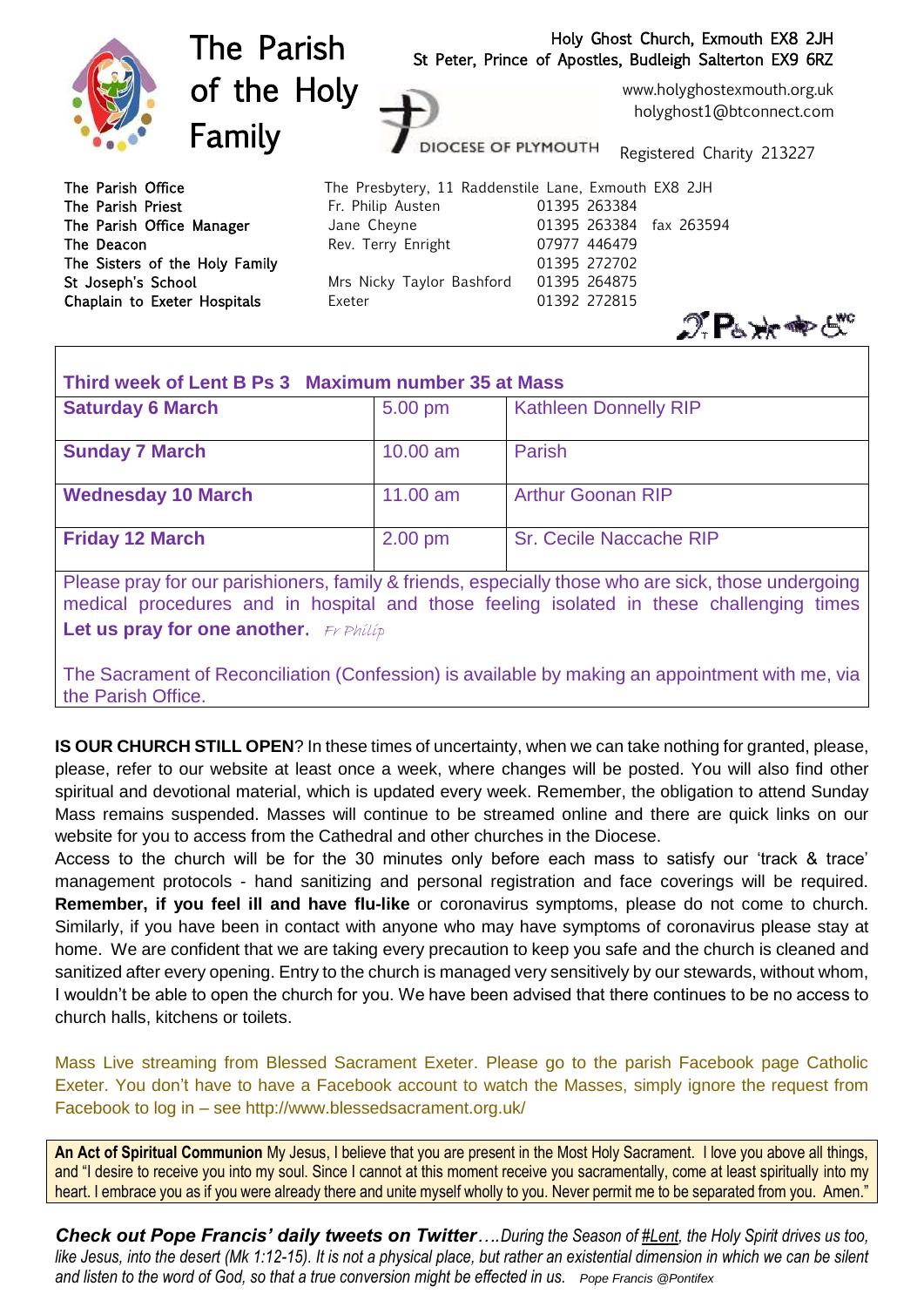

**Just as JOY was our word for Advent, let HOPE be our anchor word for Lent.**

**Please remember to look at the 'Lent at Home' booklet that I prepared for you.** Fr. Philip

'In today's world, the sense of belonging to a single human family is fading, and the dream of working together for justice and

peace seems an outdated utopia. What reigns instead is a cool, comfortable and globalized indifference, born of deep disillusionment concealed behind a deceptive illusion: thinking that we are all-powerful, while failing to realize that we are all in the same boat' Fratelli tutti §30



For those of you who can access the parish website, please take the opportunity to reflect on the excellent *Lent at Home* 'retreat resource' & INSPIRE offered by David Wells, so well-known to us in the parish for his helpful,

challenging and often amusing insights into our spiritual lives. Huge thanks to Dave for sharing these wonderful insights with us.  $Fr$ . Philip

**STATIONS OF THE CROSS TOGETHER**….Together, at home, as a parish may we all try to pray the Stations each Friday afternoon at 3.00.pm, so that we can be united in prayer while physically distanced.

**ZOOM STATIONS OF THE CROSS….** The UCM invite you to join them for a Zoom Stations of the Cross. This is a short service with images may help you in your contemplation.

The Stations will begin at 10.00 am. Clicking on the link below should take you straight in. Any problems please RING (not email) Siobhan Canham on 01395 227729 OR 07517 868 191.

Topic: Parish Holy Family Stations Time: Feb 26, 2021 10:00 AM London Every week on Fri, until Apr 2, 2021 Join Zoom Meeting <https://us02web.zoom.us/j/84728376183?pwd=SmtMM2dSTnMvRFEyeXA3M1YzTERIZz09>

Meeting ID: 847 2837 6183 Passcode: lent21

**Fr. Philip's Book Club** DLB (DISTANCED-LENTEN-BOOKCLUB) **Are you in**? **Have you started reading yet?** A suggestion is that we all read, at least some of, Fratelli tutti and/or The Alchemist. Pope Francis' Encyclical *Fratelli tutti* can be read on the Vatican website. **I will be very interested to hear your comments and there will be a zoom session** for you to attend if you wish Fr. Philip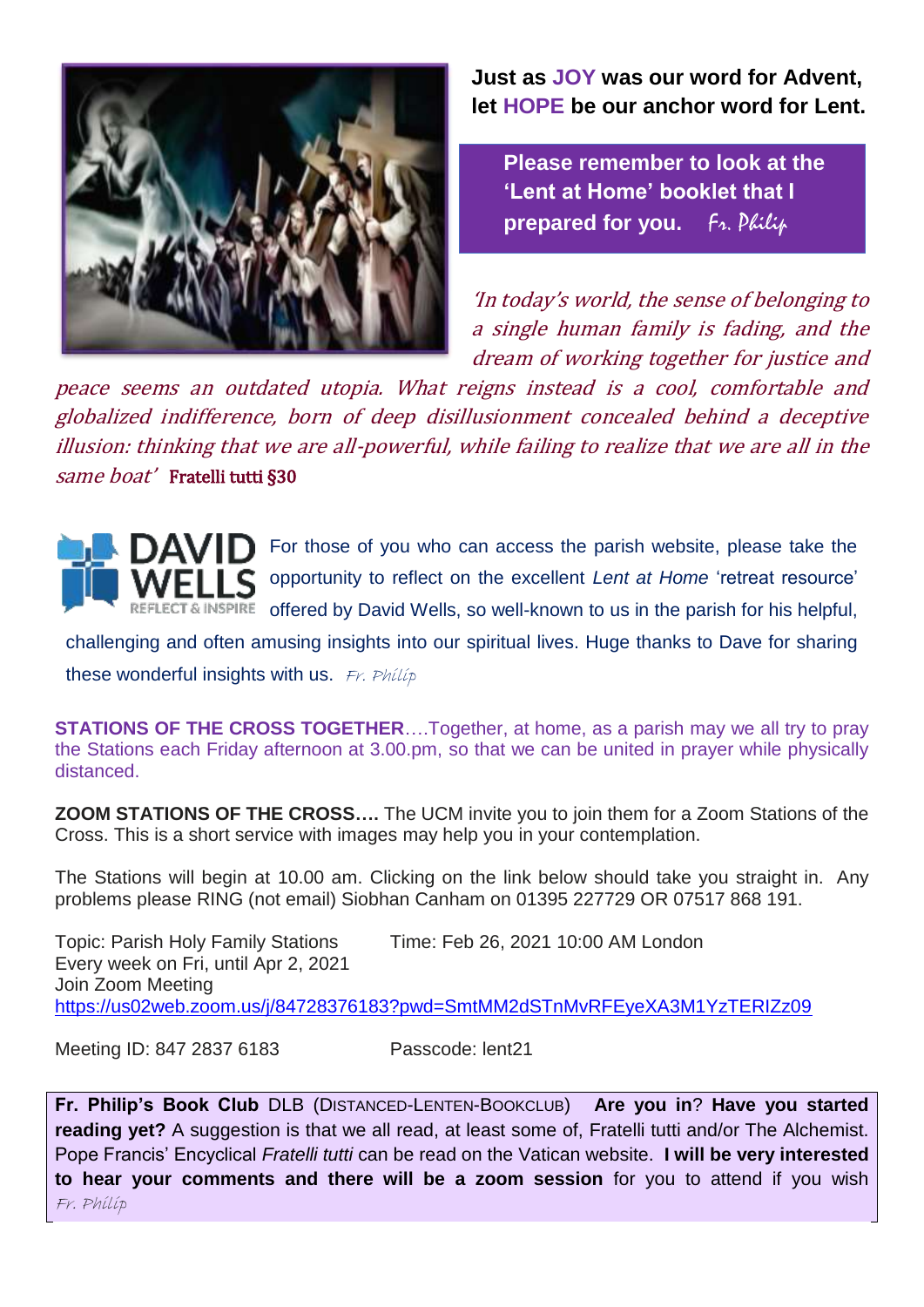

As our school starts to open fully from 8th March, please remember to pray for the children and their families as well as remembering the dedication of the staff & governors who have worked so hard for so many months. I will be celebrating mass for their intentions on the Feast of St.

Joseph on Friday 19th March.

## THANK YOU to those of you who have already contributed to our Holy **Family Lent Appeal…..**

Our Parish Appeal, our 'lenten almsgiving' this year is for the benefit of our children in St Joseph's, to recognise, as a community, the untiring effort of all the staff, in enormously trying circumstances, to teach *'gospel values'* to those entrusted to us.

It would be an enormous help if you would make your gift payable to the school directly since, as a parish, we are currently prohibited from processing cash and cheques.

Please, therefore, place your cheque, payable to *St Joseph's School (Exmouth) PTA* in an envelope marked **Holy Family Lent Appeal.** You may then drop it through the Presbytery letterbox. If you wish to *Gift Aid* your donation, please add a note to that effect. If you wish to make a direct gift to the school, please telephone the administration for details on 264875 **Thank you!**



**Aid to the Church in Need** *"I recommend Fr. Robbie's gentle Children's book, 'Mama Mia and the Pizza Pie Party'. It is a tender reminder of the importance of family, faith, friendship and the sharing good food – especially Pizza."* Bishop of Plymouth Mark O'Toole

Mama Mia and the Pizza Pie Party This beautifully illustrated children's book, written by Fr Robbie Low, is set in a little Italian town not far from Rome and introduces us to Father (*Padre*) Cantamessa, Sister Sorella, Mama Mia and others in a charming story of friendship and faith. Perfect to share with

children and grandchildren and as a taster for the language and flavours of Italy – including the recipe for Giuseppe's Pizza on the inside back cover!

Suitable for children aged 4+ years (Independent Reader: 8-12 years) £6.50

'Mama Mia and the Pizza Pie Party' has now raised £3000 for children's charities from domestic sales. A further one thousand copies have been sponsored to send to schools in Africa by a private donor. The book is now being sold on AID TO THE CHURCH IN NEED website with all proceeds dedicated to their work with children in war zones. [https://acnuk.org/products/mama-mia-and-the](https://acnuk.org/products/mama-mia-and-the-pizza-party/)[pizza-party/](https://acnuk.org/products/mama-mia-and-the-pizza-party/)

**Caritas Lent Resources** Caritas Plymouth has developed some resources for individual, group and parish reflection during Lent 2021. The resources include podcasts, links to websites and ideas for reflection during Lent, with a focus on Catholic Social Teaching [https://www.plymouth](https://www.plymouth-diocese.org.uk/wp-content/uploads/2021/01/Lenten-2021-Resources.pdf)[diocese.org.uk/wp-content/uploads/2021/01/Lenten-2021-Resources.pdf](https://www.plymouth-diocese.org.uk/wp-content/uploads/2021/01/Lenten-2021-Resources.pdf) . We hope that you find this material inspiring.